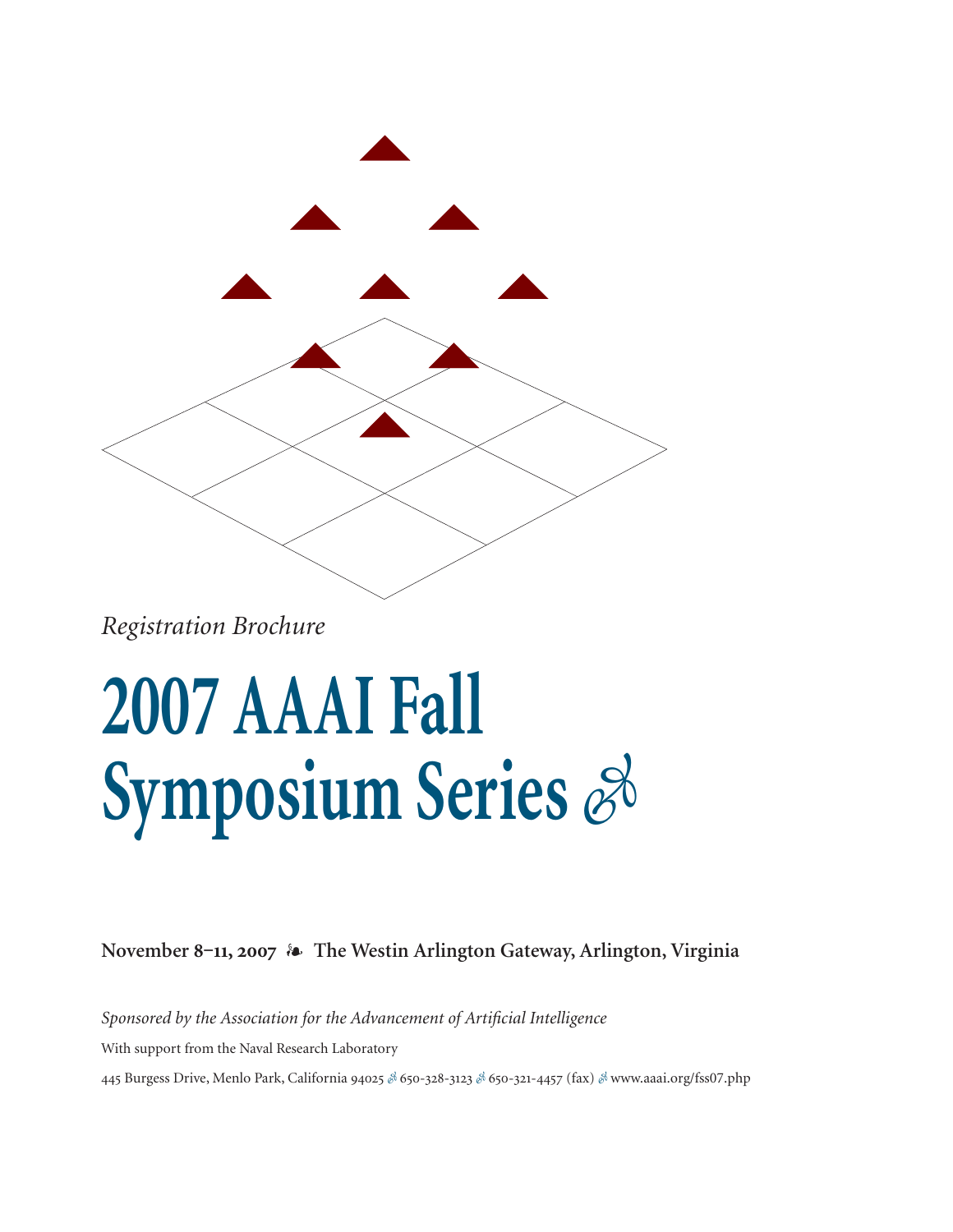### **Tentative Program Schedule**

| (subject to change)   |                                                                            |
|-----------------------|----------------------------------------------------------------------------|
| Thursday, November 8  | 9:00 AM - 5:00 PM: AI Funding Seminar                                      |
| Friday, November 9    | 9:00 AM - 5:30 PM: Symposia sessions<br>6:00 PM - 7:00 PM: Reception       |
| Saturday, November 10 | 9:00 AM - 5:30 PM: Symposia sessions<br>6:00 PM - 7:00 PM: Plenary session |
| Sunday, November 11   | 9:00 AM - 12:30 PM: Symposia sessions                                      |
|                       |                                                                            |

Registration will be located in the Ballroom Foyer on the Second Level. Online registration is also available at http://www.aaai.org/Symposia/Fall/fss07.php, along with this docu-



The Association for the Advancement of Artificial Intelligence is pleased to present its 2007 Fall Symposium Series, to be held Friday through Sunday, November 9–11 at the Westin Arlington Gateway in Arlington, Virginia, adjacent to Washington, DC. The Symposium Series will be preceded on Thursday, November 8 by a one-day AI funding seminar, which will be open to all registered attendees of the fall symposium series. The topics of the seven symposia in the 2007 Fall Symposia Series are:

- AI and Consciousness: Theoretical Foundations and Current Approaches (1)
- Artificial Intelligence for Prognostics (2)
- Cognitive Approaches to NLP (3)
- Computational Approaches to Representation Change during Learning and Development (4)
- Emergent Agents and Socialities: Social and Organizational Aspects of Intelligence (5)
- Intelligent Narrative Technologies (6)
- RIDIS: Regarding the "Intelligence" in Distributed Intelligent Systems (7)

The highlights of each symposium will be presented at a special plenary session. Notes will be prepared and distributed to participants in each symposium, but will not otherwise be available unless published as an AAAI Technical Report or edited collection.

Each symposium will have limited attendance. Participants will be expected to attend a single symposium throughout the symposium series. In addition to participants selected by the program committee of the symposia, a limited number of other interested parties will be allowed to register in each symposium on a first-come, first-served basis. To register, please fill out the registration form, and send it along with payment to:

2007 Fall Symposium Series AAAI 445 Burgess Drive Menlo Park, CA 94025-3442 Telephone: (650) 328-3123\* Fax: (650) 321-4457\* Email: fss07@aaai.org\*

\*Credit card orders only, please. Please note that there are security issues involved with the transmittal of credit card information over the internet. AAAI will not be held liable for any misuse of your credit card information during its transmittal to AAAI.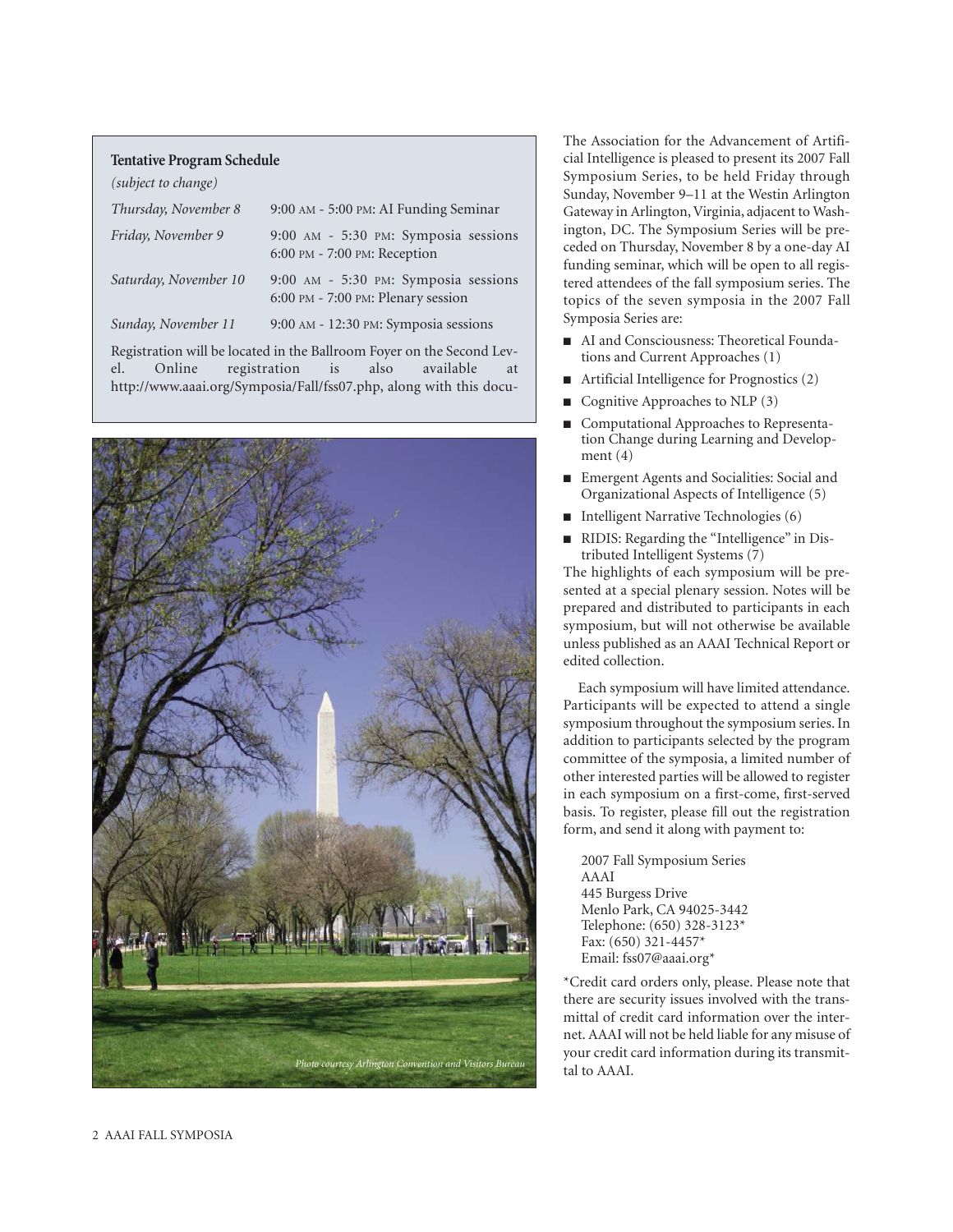In recent years there has been a growing interest in the field of consciousness from biological, psychological, philosophical, and computational points of view. At the same time, several artificial intelligence researchers have designed and implemented systems that take into account the suggestions from the study of consciousness. On one hand, there is the hope of being able to design better AI programs; on the other hand, the actual implementations of working systems could be helpful for understanding consciousness.

The current generation of autonomous robots shows impressive performance with respect to the mechanics and the control of movements. However, these robots, currently at the state of the art in control theory, present limited capabilities of perception, reasoning and action in novel and unstructured environments. A new generation of AI and robotics systems could greatly benefit from research on consciousness in terms of novel approaches for the design of robot sensors and actions modules, of internal and self-representations, and of relevant planning and anticipation capabilities.

The symposium brings together researchers from AI, cognitive science and psychology to reason about the question: Can we build better AI and robotics systems by facing the problem of consciousness?

Related questions include the following:

- Are models of consciousness useful for AI?
- Are AI systems useful for understanding consciousness?
- What are the theoretical foundations of machine consciousness?
- Is machine phenomenology possible?
- Will conscious systems perform better than unconscious systems?
- What are the implementation issues of current AI systems inspired by consciousness?

The symposium will provide extensive discussions and group interactions in which to present the current state of research and to discuss the experimental results and the theoretical foundations of the field of consciousness and their relationships with artificial intelligence.

### **Symposium Chairs**

Antonio Chella, University of Palermo (chella@unipa.it) and Riccardo Manzotti, IULM University, Milan (riccardo.manzotti@iulm.it)

### **Organizing Committee**

Luigia Carlucci Aiello (University of Rome "La Sapienza"), Igor Aleksander (Imperial College, London), Bernard J. Baars (The Neurosciences Institute, San Diego), Josh Bongard (University of Vermont), Ron Chrisley (University of Sussex), Stan Franklin (The University of Memphis), Benjamin Kuipers (The University of Texas at Austin), Murray Shanahan (Imperial College, London), Christof Koch (California Institute of Technology)

### **For More Information**

For more information about the symposium see the supplementary symposium web site (www.consciousness.it/CAI/CAI.htm).

**AI and Consciousness: Theoretical Foundations and Current Approaches** nsciousness: **S am** rent Approach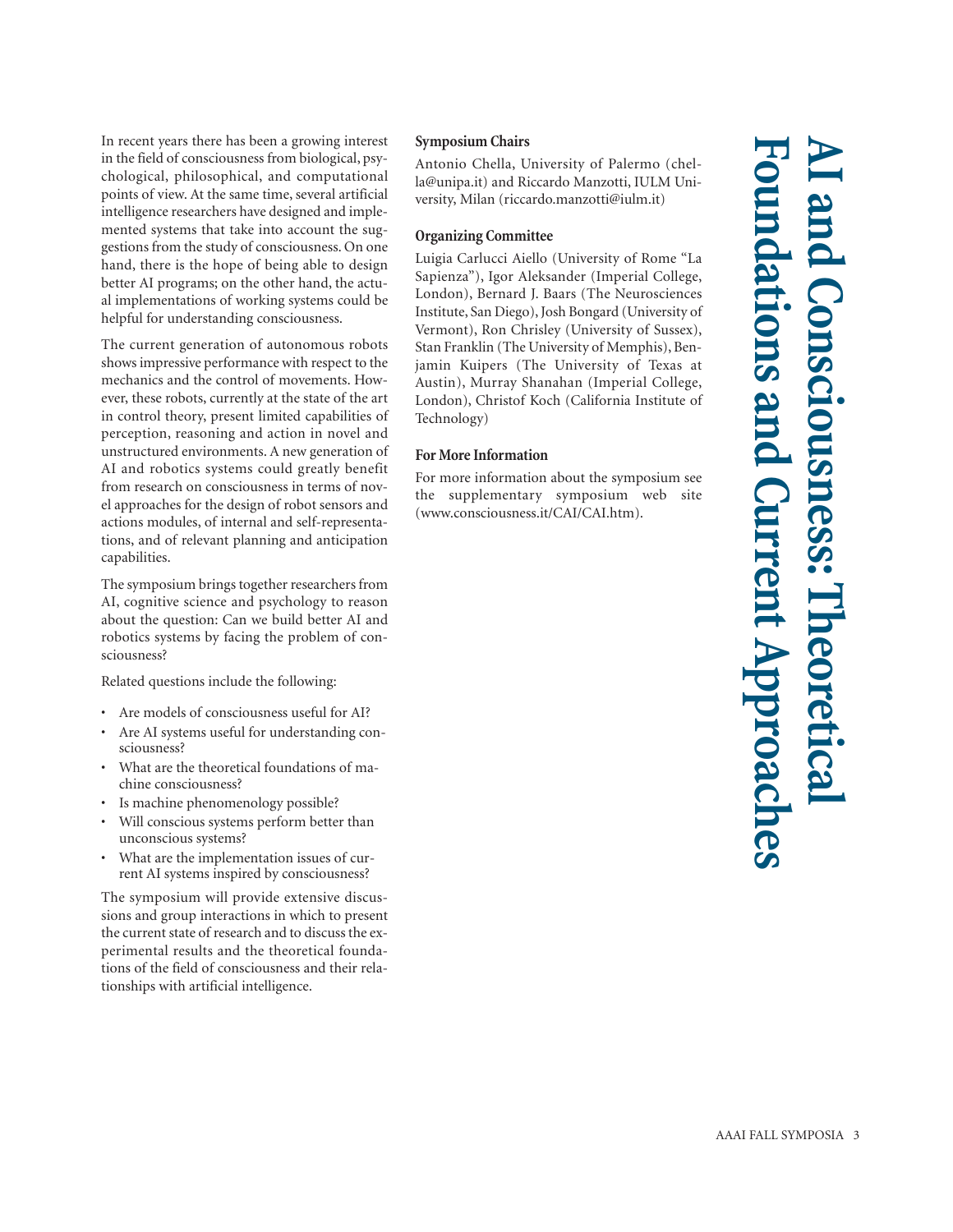Over the last ten years, there has been substantial interest and investment in prognostics in aerospace, transportation, and other industries. The field of prognostics focuses on methods and tools to determine functional degradation of components and systems and to estimate remaining useful life. The ultimate goal of prognostics is to manage the remaining useful life of systems such that maintenance actions can be performed "just in time" prior to failure, thus increasing safety as well as reducing maintenance expenses due to unscheduled downtime or unnecessary "preventive" maintenance. Given accurate remaining life estimates, prognostics also aims to manage the accumulation of further damage through control actions, for example, by either redistributing the load onto other components or changing the mission profile by trading off secondary mission goals.

These days, the hype around prognostics rivals the early days of artificial intelligence. Nevertheless, in practice, accurate prognostics has proven rather difficult to accomplish. There are numerous issues that still need to be resolved before prognostics is adopted as standard practice in the industry. These issues include the following:

- How does one perform remaining life estimation on complex systems without modeling damage propagation for each individual component in the absence of comprehensive runto-failure data?
- How does one successfully manage uncertainty of the prediction without incurring inadmissibly large confidence bounds that would wipe out the benefits?
- How does one treat post-prognostic decision making that involves a tradeoff between numerous criteria including cost, risk, and logistics while some of these criteria change dynamically?
- How does one perform online (or offline) reconfiguration that averts impending system failure within the framework of complex systems?

This symposium will explore the contributions that artificial intelligence and computational intelligence can make to this rapidly growing field. We are planning to have the following sessions:

- 1. Review and Case Studies
- 2. Life Estimation Methods Data-driven
- 3. Life Estimation Methods Combining data and models
- 4. Uncertainty Management
- 5. Decision Analysis/ Maintenance
- 6. Reconfiguration Using Prognostic Input

### **Organizing Committee**

Gautam Biswas (Vanderbilt University), Piero Bonissone (GE Global Research), Kai Goebel (RI-ACS, NASA Ames Research Center), Andrew Hess (Consultant, retired, US Navy-JSF Program Office), Michael Roemer (Impact Technologies), Serdar Uckun (NASA Ames Research Center), George Vachtsevanos (Georgia Institute of Technology)

### **For More Information**

For more information about the symposium see the supplementary symposium web site (www.goebel5.org/aifp).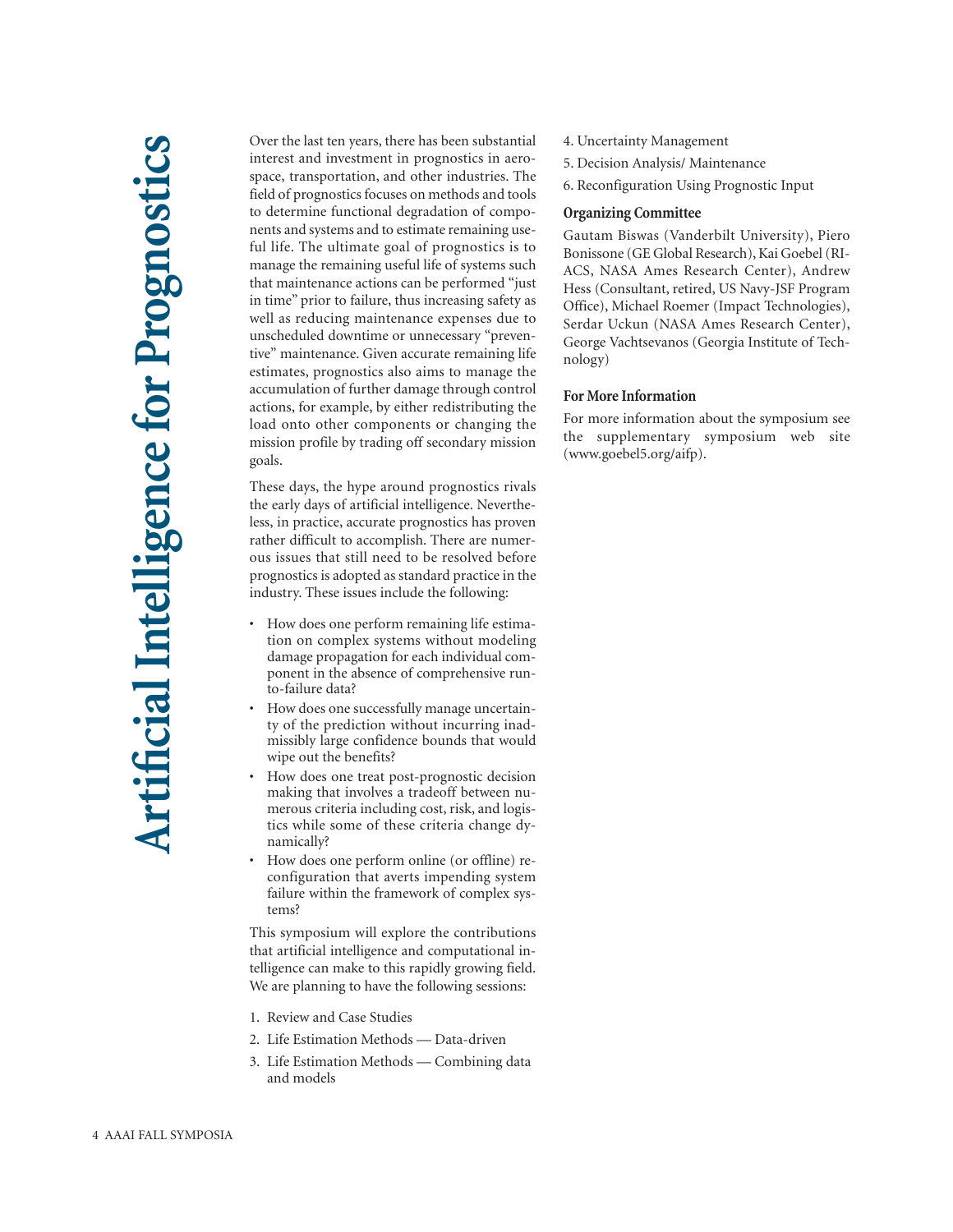This symposium is designed to highlight NLP research at the intersection of AI/computational linguistics and cognitive science/computational psycholinguistics — especially research that integrates symbolic and statistical or connectionist representations with serial and parallel processing mechanisms into large-scale, functional, cognitively-motivated (or better yet, cognitively plausible) NLP systems. It also incorporates human-robot interface (HRI) systems as they relate to robot communication and language.

### **Topics**

Major topics of discussion are expected to include the following:

- Cognitive/hybrid approaches to parsing and text meaning analysis
- Cognitive/hybrid approaches to generation
- Cognitive/hybrid approaches to knowledge representation (KR) and reasoning
- Cognitive/hybrid approaches to knowledge acquisition
- Cognitively-motivated implementations of NLP and information extraction (IE) systems
- Applying cognitive architectures to build functional NLP systems
- Evaluations, advantages and disadvantages of cognitively-motivated NLP systems
- HRI systems

This symposium will be of special interest to researchers interested in building cognitively-motivated, large-scale, real-world NLP systems, although researchers interested in building more specialized systems may also want to participate. Researchers engaged in this interdisciplinary area of research are consumers of experimental and theoretical research in psycholinguistics and human language processing without necessarily being psycholinguists or experimental psychologists. However, attempts to build large-scale, cognitively motivated NLP systems are likely to reveal weaknesses in cognitive theories of language representation and processing, which will provide important feedback to more experimentally and theoretically oriented researchers.

A key assumption underlying this symposium is the idea that adhering to well-established cognitive constraints on language processing may actually facilitate, rather than hinder, the development of functional NLP systems. The adoption of such cognitive constraints narrows the search space for possible solutions, focusing attention in research directions that are more likely to lead to feasible systems than the reliance on brute force computational mechanisms like exhaustive search and algorithmic backtracking, which are both cognitively implausible and computationally intractable.

A major goal of this symposium is to identify issues that need to be overcome in the development of large-scale, cognitively-motivated NLP systems, and to highlight emerging techniques and solutions for addressing these issues.

### **Organizing Committee**

Jerry Ball, (Air Force Research Laboratory, Human Effectiveness Directorate) (jerry.ball@mesa. afmc.af.mil), Krishna Jha (Lockheed Martin Advanced Technologies Laboratories), Sergei Nirenburg (University of Maryland Baltimore County), Marjorie McShane (University of Maryland Baltimore County), Chris Arney (Army Research Office), Mitch Marcus (University of Pennsylvania).

### **For More Information**

For more information about the symposium see the supplementary symposium web site (www.doublertheory.com/AAAIFallSymposium2 007.htm).



*Photo courtesy Arlington Convention and Visitors Bureau*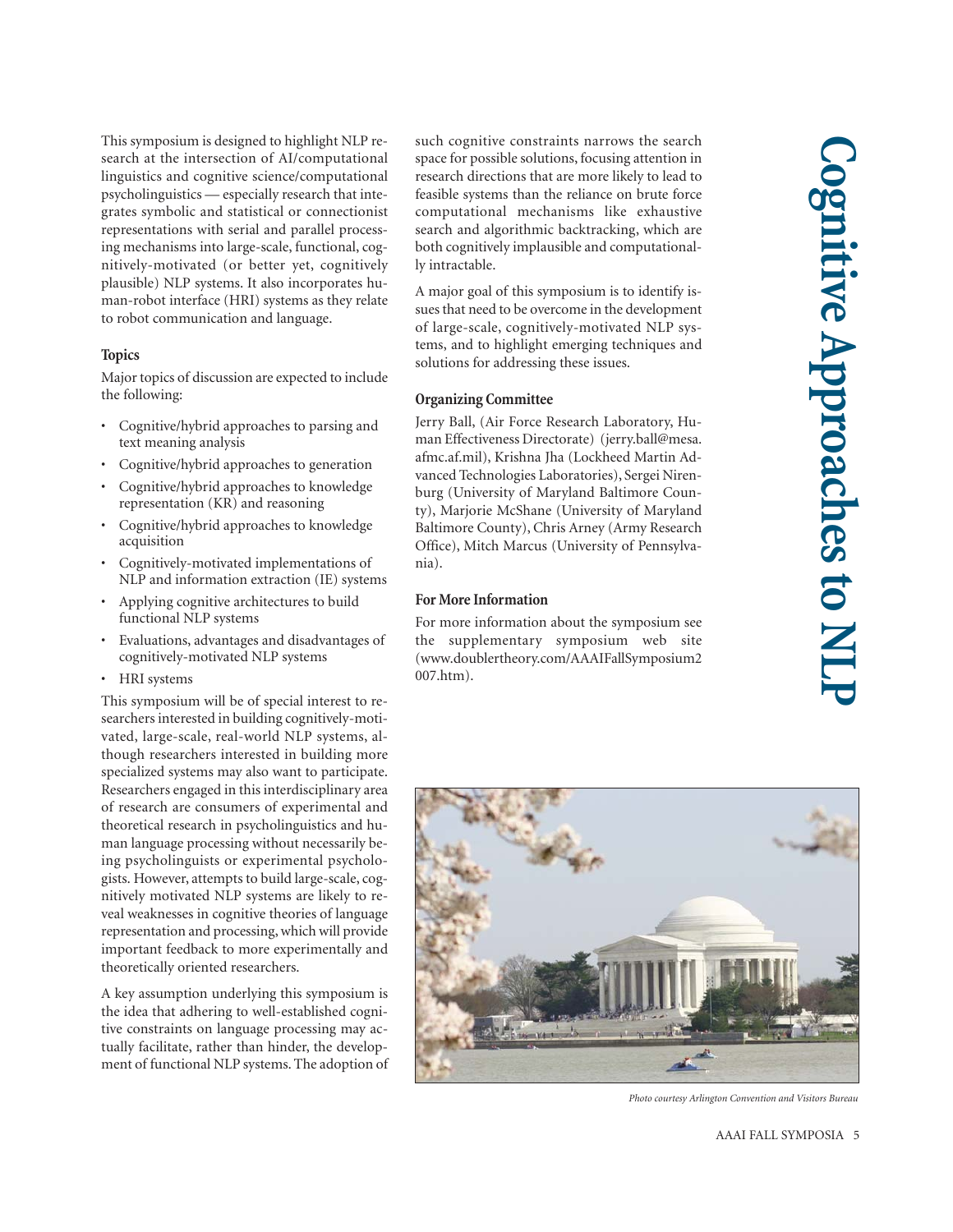# **Computational Approaches to Representation Change during Learning and Development Imputational Approaches to Representation** ng and

In nearly every subfield of artificial intelligence, it is both true and well known that using the right representation is crucial. For example, in some problem domains, moving from state-space planning to plan-space planning can make previously intractable problems solvable. The problem of finding the right representation is particularly important in machine learning, and lies at the heart of such recent research threads as learning problem-specific kernels and distance metrics. Still, most representations used by machinelearning algorithms and other AI systems are designed by humans (we are, after all, quite good at it) and, once designed, remain static.

At the same time, evidence from psychology and other cognitive sciences continues to accumulate suggesting that representation change occurs during human development, and in some cases has been observed in specific learning and problem solving instances. Changes in representation can range from the relatively mundane to more significant "aha! moments" where an insight leads to problem reorganization and a breakthrough. Representation change also features prominently in a number of accounts of perceptual and cognitive development, and in some cases, such as that of Jean Piaget's constructivism, it is the driver of cognitive development.

In this symposium we bring together researchers from a diverse set of fields (such as artificial intelligence, machine learning, cognitive and developmental psychology, cognitive science, and philosophy) to survey the state of the art and establish a set of open problems and a research agenda in the area of automated development and, more specifically, change of representation.

The symposium format will consist of invited talks and group discussions. Planned talks include reports on recent and ongoing research in designing algorithms for autonomous representation learning and change, data from psychological studies, and cognitive models of human representation change. We will have two special invited talks, by Susan Carey and Josh Tenenbaum. Papers and panel discussions will include the following topics (and others):

- How do we characterize representation change? (that is, characterizing qualitative versus quantitative change; what is gained, what is lost in the process?)
- What learning frameworks and algorithms are

amenable to ongoing change of representation?

- What are computational accounts of perceptual and cognitive development that feature representation change?
- What mechanisms are best for triggering change of representation as opposed to relearning within a fixed representation?
- How can learners move beyond their innate sensor endowment by positing hidden variables or theoretical entities, thereby extending their representational repertoire?

### **Organizing Committee**

Clayton T. Morrison (cochair) (University of Southern California Information Sciences Institute), Tim Oates (cochair) (University of Maryland Baltimore County), Michael L. Littman (Rutgers University), Charles L. Isbell (Georgia Institute of Technology), Edwin D. de Jong (Universiteit Utrecht).

### **For More Information**

For more information about the symposium see the supplementary symposium web site (yertle.isi.edu/~clayton/aaai-fss07/), or contact Clayton Morrison (clayton@isi.edu) if you have any questions.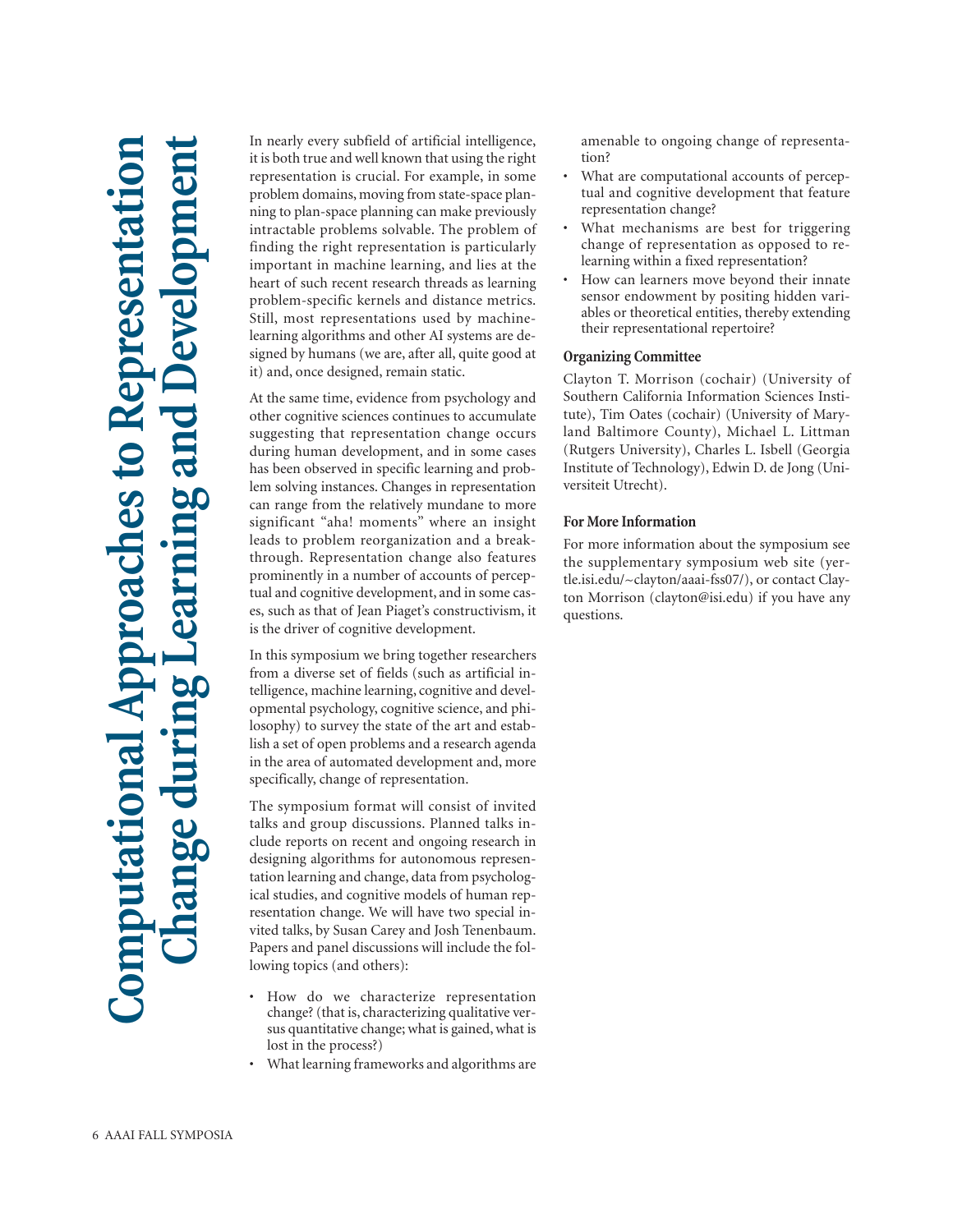The study of agency and multiagent systems crosses disciplinary boundaries by focusing on society, culture and communication as emerging from interactions of autonomous agents. Poised at the intersections of AI, cybernetics, sociology, semiotics and anthropology, this strand of multiagent systems research enables a powerful perspective illuminating not only how we live and learn, but also, through focusing on emergence, how we anticipate the future.

This symposium focuses on second order emergence. The constituents in a system are aware of an emergent phenomenon and adapt accordingly. New agents emerge as human and nonhuman agents interact, hinting at new qualities that may enable us to push the use of technology to its maximum capacity, and in the process imbricating both the observer and the observed in successive cycles of emergence.

In most studies to date, the nonhuman agent is subordinate to the human agents. Without the human input (and in the absence of another obstacle), the nonhuman agent goes nowhere. On the other hand, if we look at these interactions as emergent socialities, the nonhuman agent has a pivotal role—that of amanuensis for all subsequent social interaction. That is, without the nonhuman agent, there can be no emergent social interaction to begin with.

Theories of emergence suggest a dynamic, multidirectionality of perception organized socially as multiagent systems. What is less studied is the messiness of those multiagent systems themselves, the way they involve complex "translations" between human and nonhuman agents, or "transcodings" between different representational and discursive modalities.

The symposium proposes to delve into the messiness of the social, approaching it from multiple perspectives simultaneously — computational, sociological, linguistic and cybernetic — in such a way as to stimulate our own sites of emergence at the borders of these disciplines.

### **Organizing Committee**

Goran Trajkovski (cochair) (Towson University, USA), Samuel Collins (cochair) (Towson University, USA), Laslo Gulyas (AITIA International Inc., Hungary), Michael North (Argonne National Laboratories, USA), Keith Sawyer (Washington University in St Louis, MO, USA), Richard Schilling (Cognition Group Inc, USA), Georgi Stojanov (American University in Paris, France).

### **For More Information**

For more information about the symposium see the supplementary symposium web site (pages.towson.edu/gtrajkov/FSS07).



*Photo courtesy Arlington Convention and Visitors Bureau*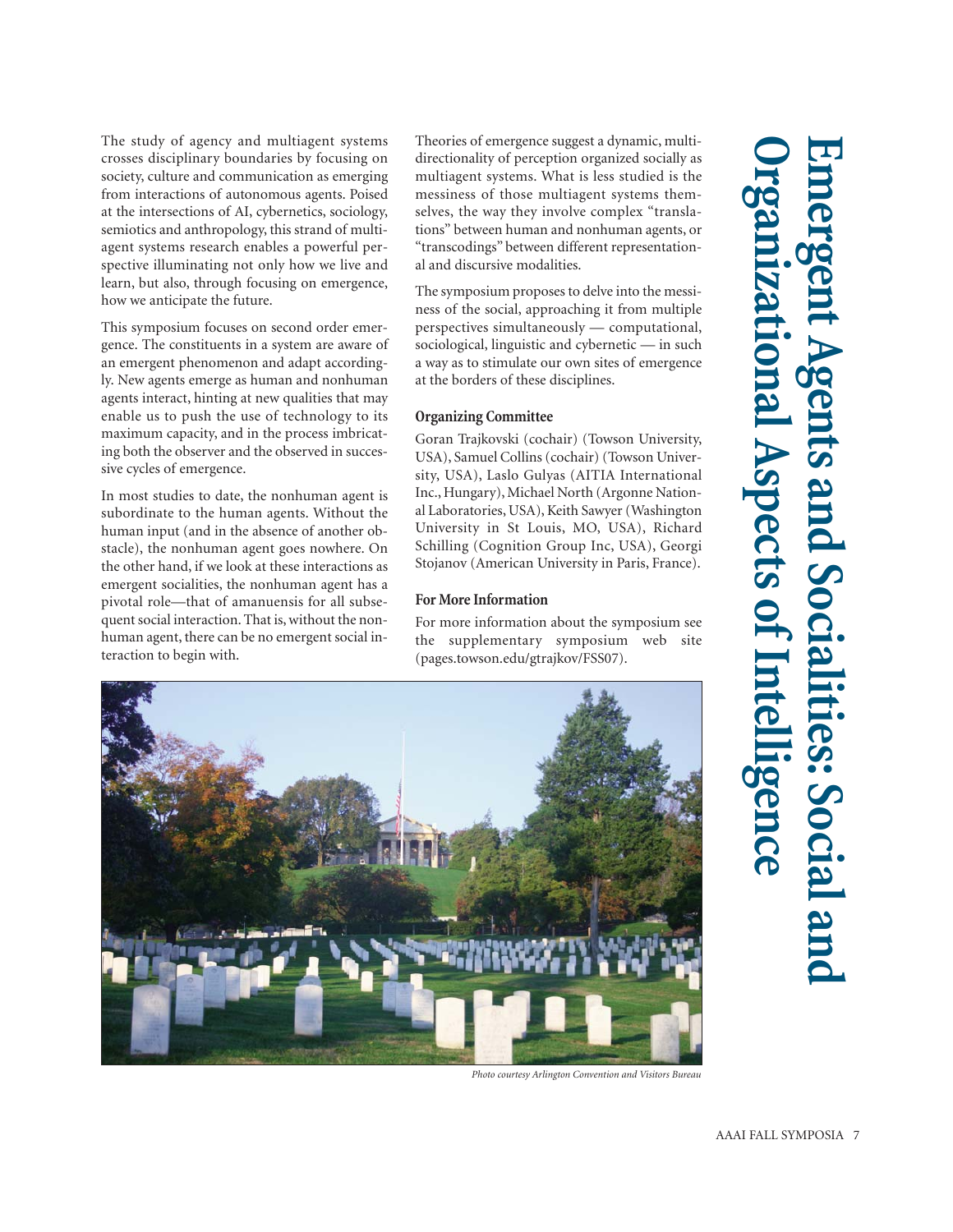Narrative is a pervasive aspect of human culture in both entertainment and education. As the reliance on digital technology for both entertainment and education technology increases, the need for more innovative approaches to represent, perform, and adapt narrative experiences increases as well. The term "narrative intelligence" was coined to refer to the ability in both humans and computers to organize experience into narrative form. Previous and current work in this field has produced results in narrative understanding, narrative generation, storytelling user interface modalities, narrative performance by autonomous embodied agents, cognitive models of narrative, and common-sense reasoning.

Our goal is to bring together a multidisciplinary group of researchers interested in discussing the fundamental issues in representing, presenting, adapting, and reasoning about narrative in digital media. To this end we invite AI researchers interested in interactive and noninteractive narrative, psychologists, narrative theorists, media theorists, and members of the interactive entertainment industry to participate in the symposium.

The symposium will consist of accepted paper presentations interleaved with interactive, participant-oriented sessions. The symposium will fea-



*Photo courtesy Arlington Convention and Visitors Bureau*

ture the following interactive sessions:

- An improvisational acting class for symposium attendees.
- Demo session
- Audience discussion on tangible computing interfaces.
- Audience discussion on authoring interactive narrative content.
- Audience discussion on natural language in intelligent narrative systems.

Topics of interest:

- Narrative/story understanding/generation
- Agents, in the context of narrative performance (believability, emotion, personality, and autonomy)
- Interactive narrative/storytelling systems
- Authoring tools and narrative coconstruction support tools
- Computational models of narrative
- AI models of emergent narrative
- Narrative psychology, theory, and narratology
- Narrative in commonsense reasoning
- Narrative in intelligent learning environments, serious games, and edutainment
- Narrative in commercial and experimental interactive entertainment
- Narrative structure in interface design
- Complimentary technologies (virtual cinematography, computational models of creativity and aesthetics, natural language generation/understanding for narrative, music generation for dramatic effect)
- Production/comprehension
- Other topics relevant to the symposium audience

### **Organizing Committee**

Brian Magerko (cochair) (Michigan State University), Mark Riedl (cochair) (University of Southern California), Bryan Loyall (BAE Systems), Michael Young (North Carolina State University), Michael Mateas (University of California, Santa Cruz).

### **For More Information**

For more information about the symposium see the supplementary symposium web site (gel.msu.edu/aaai-fs07-int/).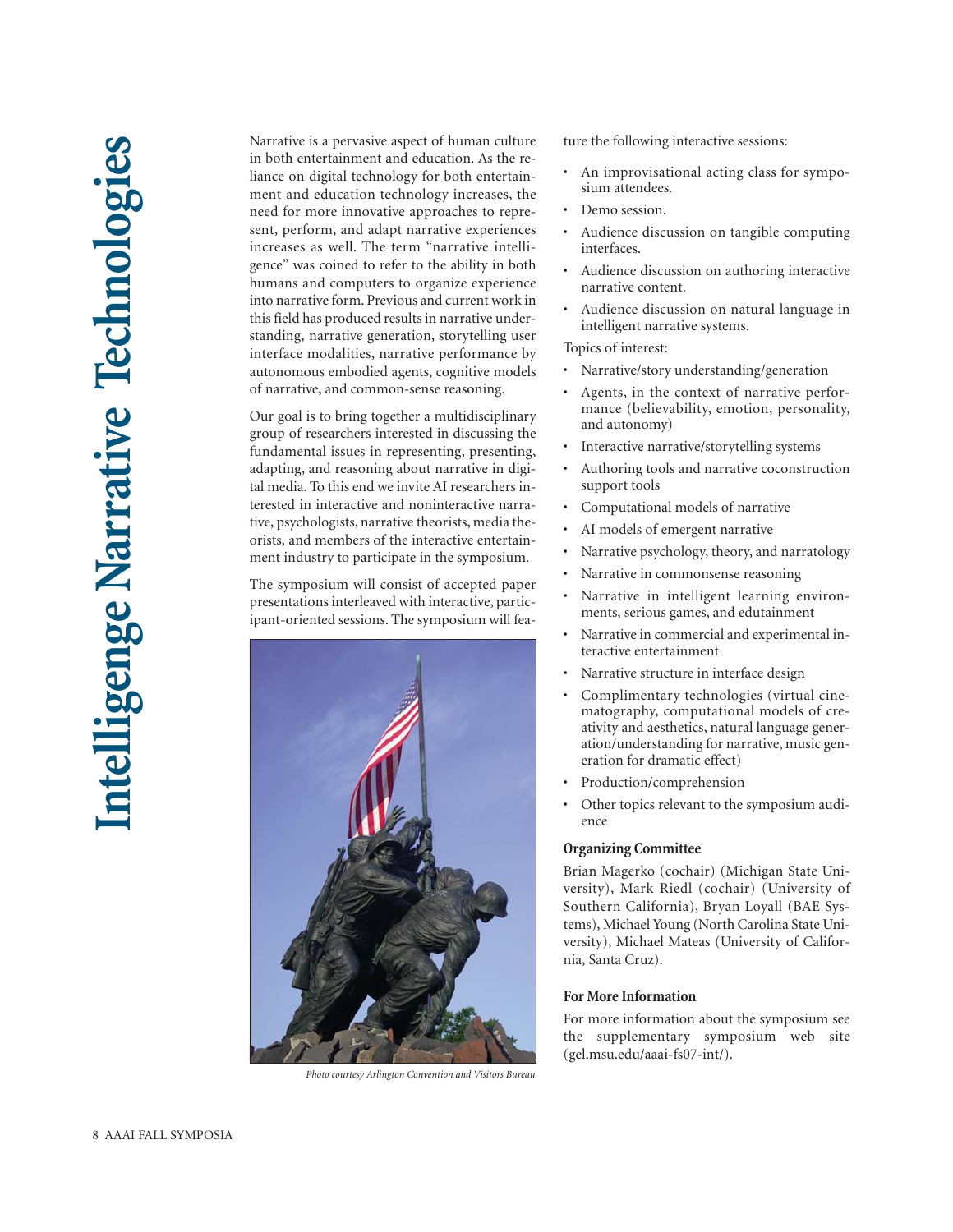Looking across the range of application areas and application products today, the reoccurring keyword is "intelligence." From web intelligence for business applications to coordinating robotic teams for NASA's exploration vision to DOD's net-centric approach to modern approaches for network security, all applications are expected to incorporate "intelligence." One of the newest areas is that of humans in the loop via distributed social intelligence, which provides the "wisdom of the crowds," and whose calculation involves algorithms typically associated with AI. The intelligence may be required for the application to succeed, or it may be an enhancement over a "dumber" version. Indeed, "intelligence" serves as a system discriminator.

But exactly how is the intelligence expressed? What paradigms are proving particularly fruitful to support the expression of intelligence? What research areas are synergistic in supporting the expression of intelligence? What methodologies are useful for building intelligence into systems? And what are the tools available that support these methodologies and allow the hardware and software engineering teams to rapidly develop the intelligent distributed applications? What is the tool gap?

At the RIDIS AAAI symposium, the invited speakers, position papers, research papers and panel discussion will address these topics.

The invited presentations will be given by H. Van Parunak, of NewVectors, in the area of bioinspired paradigms and swarm intelligence; Katia Sycara, of Carnegie Mellon University, in the area of software agents and ontologies; Lynne Parker, of the University of Tennessee at Knoxville, to address distributed intelligence in its application to multirobot systems; and Jeffrey Bradshaw, Institute for Human and Machine Cognition, (IHMC), University of West Florida, in the area of agents and human-robot teams.

Multiple research and position papers will be presented by researchers in academe, government and industry. These papers provide diverse views of how intelligence is expressed in distributed systems.

A formal panel session whose topic is the impact of design on the expression of intelligence in distributed intelligent systems is planned.

The programming will also include a break-out

session to encourage deep discussion among the participants in focused subtopic areas.

The organizers and program committee invite members of the community to participate in 2007 AAAI RIDIS Fall Symposium

### **Organizing Committee**

Margaret Lyell (Intelligent Automation, Inc.), Elisa Kendall (Sandpiper Software), Walt Truszkowski (NASA Goddard Space Flight Center), Tim Finin (University of Maryland, Baltimore County), Lalana Kagal (Massachusetts Institute of Technology), Jason Li (Intelligent Automation, Inc.).

### **For More Information**

For more information about the symposium see the supplementary symposium web site (www.i $a \sim$ 

i.com/AAAI\_Distributed\_Intelligence\_Symposiu m/).

## **Distributed Intelligent Systems Regarding the "Intelligence" in**  t Syste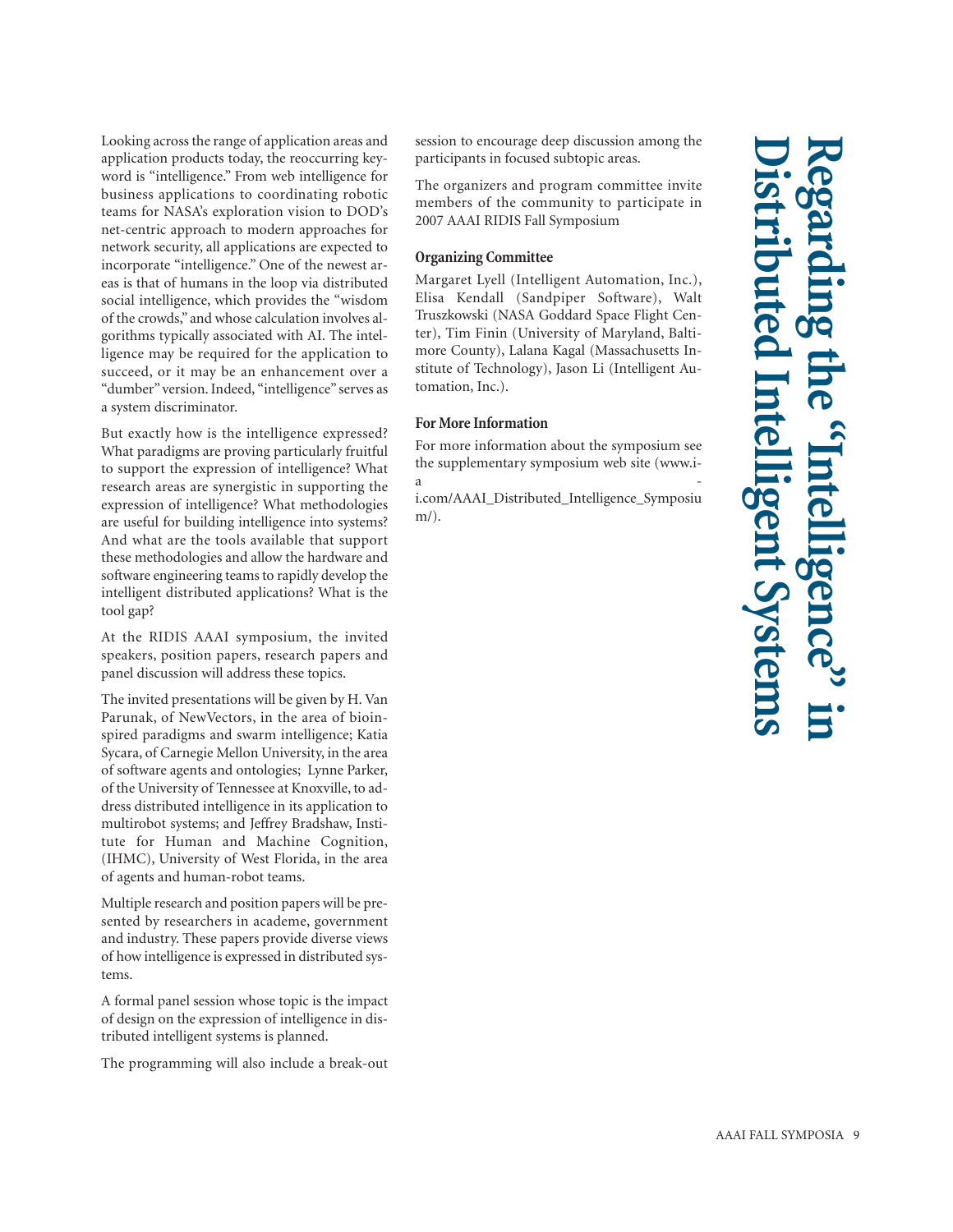ALL ATTENDEES MUST PREREGISTER. Each symposium has a limited attendance, with priority given to invited attendees. All accepted authors, symposium participants, and other invited attendees must register by September 21, 2007. After that period, registration will be opened up to the general membership of AAAI and other interested parties. All registrations must be postmarked by October 12, 2007.

The conference registration fee includes admission to one symposium, one copy of the working notes from the symposium, coffee breaks, and the opening reception.

Checks (drawn on US bank) or international money orders should be made out to AAAI. VISA, MasterCard and American Express are also accepted. Please fill out the attached registration form and mail it with your fee to:

AAAI 2007 Fall Symposium Series 445 Burgess Drive Menlo Park, CA 94025

If you are paying by credit card, you may email the form to fss07@aaai.org or fax it to (650) 321- 4457. Registration forms are also available on AAAI's web page: www.aaai.org/Symposia/Fall/ fss07.php

*Please note:* All refund requests must be in writing and postmarked by October 19, 2007. No refunds will be granted after this date. A \$50.00 processing fee will be levied on all refunds granted.

When you arrive at the Westin Arlington Gateway, please pick up your complete registration packet at the registration area.

Registration hours will be:

Thursday, November 8 8:00 AM - 5:00 PM Friday, November 9 8:00 AM - 5:00 PM Saturday, November 10 8:30 AM - 5:00 PSunday, November 11 8:30 AM - 11:00 AM

### **Hotel Information**

For your convenience, AAAI has reserved a block of rooms at the Westin Arlington Gateway. One of the newest hotels in the Washington D.C. area, the Westin Arlington Gateway is located in the Ballston area of Arlington. It is a short walk from the Ballston Metro Station, which allows guests to easily explore Arlington, downtown Washington, DC, Alexandria, or Georgetown. Reagan National Airport is easily accessible via the Washington Metro rapid transit.

The conference room rate per night is \$169.00 (single/double).

Rates do not include applicable state and local taxes (approximately 10.25%), or hotel fees in effect at the time of the meeting. Symposium attendees must contact the Westin Arlington Gateway directly. Please request the group rate for the Association for the Advancement of Artificial Intelligence (AAAI) when reserving your room. The cut-off date for reservations is October 9, 2007. Reservations after this date will be accepted based on availability at the hotel's prevailing rate. All reservations must be secured by one night's deposit per room, via credit card or check. Reservations may be cancelled with no penalty up to 6:00 pm, 72 hours prior to the date of arrival. After that time, a penalty of one night's room and tax will be incurred. Upon check-in, date of departure must be confirmed. Early departure will result in a fee equal to one night's guest room rate.

Westin Arlington Gateway 801 North Glebe Road Arlington, Virginia 22203 USA *Fax:* +1 703 717-6260 *Reservations:* +1-888-627-7076 (reference AAAI) *Online Reservations:* www.starwoodmeeting. com/Book/aaaifall2007

### **Airport Transportation**

*Metro Rail.* Metro service is available from Reagan National Airport to The Westin Arlington Gateway. The cost is approximately \$1.50 per person one way. Take the Blue Line towards Largo Town Center Metro Station and arrive at Rosslyn Metro Station. Transfer to the Orange Line towards Vienna/Fairfax GMU. Arrive at Ballston Metro Station and walk .30 mile SW to The Westin Arlington Gateway.

For a metro rail system map, visit www.wmata.com/metrorail/systemmap.cfm

For a map of the station area in relation to the Arlington Gateway, please see www.stationmasters. com/System\_Map/BALLSTON/ballston.html

*Shuttle.* The Super Shuttle van service will take guests directly from the airport to The Westin Arlington Gateway. The shuttle service picks up passengers outside of the terminal. Approximate costs from each of the airports are listed below and may be subject to change. Please visit the website (www.supershuttle.com) or call Super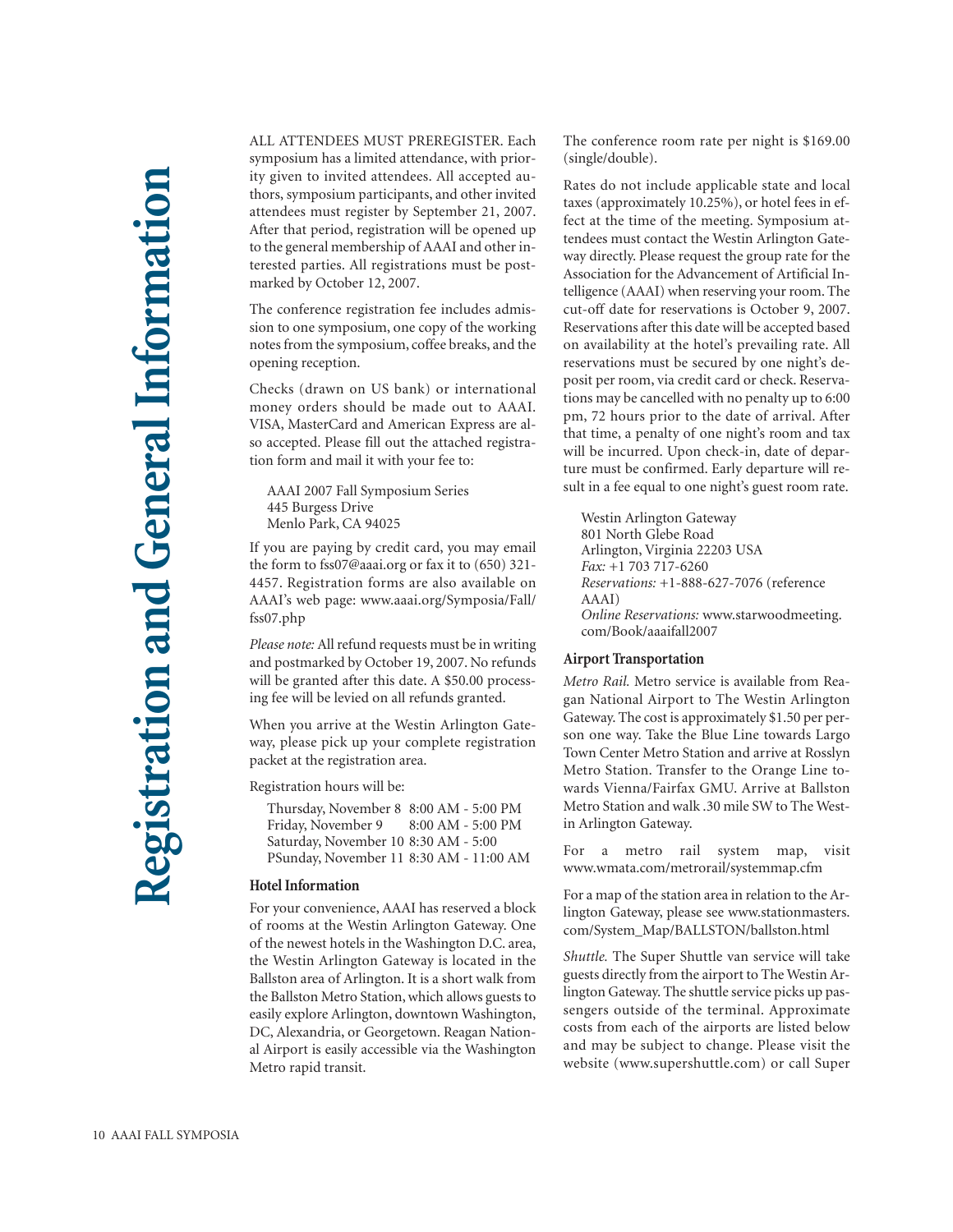

*Photo courtesy Arlington Convention and Visitors Bureau*

Shuttle to confirm current rates (800-BLUE-VAN [258-3826]):

Reagan National Airport: \$9.00 Dulles International: \$26.00 Baltimore-Washington: \$41.00

*Car.* Take the George Washington Memorial Parkway North, and then merge onto I-395 South toward Richmond. Merge onto Washington Boulevard via Exit 8A toward Ridge Road and then onto US-50 W/Arlington Boulevard toward Falls Church. Take the Glebe Road exit, turn right onto North Glebe Road/VA-120 North. The hotel is on the right.

For directions from Washington Dulles Airport or other points, please see www.starwoodhotels.com/westin/property/overv iew/index.html?propertyID=1513 and click on "Local Area."

Valet parking is available at the Westin Arlington Gateway for a maximum of \$20.00 per day.

*Taxi.* Approximate one-way taxi fares from area airports are:

Reagan National Airport: \$14.00 Dulles International: \$45.00 - \$50.00 Baltimore-Washington: \$70.00 - \$75.00

### **Disclaimer**

In offering the Westin Arlington Gateway (hereinafter referred to as "Supplier"), and all other service providers for the AAAI Fall Symposium Series, the Association for the Advancement of Artificial Intelligence acts only in the capacity of agent for the Supplier which is the provider of hotel rooms and transportation. Because the Association for the Advancement of Artificial Intelligence has no control over the personnel, equipment or operations of providers of accommodations or other services included as part of the Symposium program, AAAI assumes no responsibility for and will not be liable for any personal delay, inconveniences or other damage suffered by symposium participants which may arise by reason of (1) any wrongful or negligent acts or omissions on the part of any Supplier or its employees, (2) any defect in or failure of any vehicle, equipment or instrumentality owned, operated or otherwise used by any Supplier, or (3) any wrongful or negligent acts or omissions on the part of any other party not under the control, direct or otherwise, of AAAI.